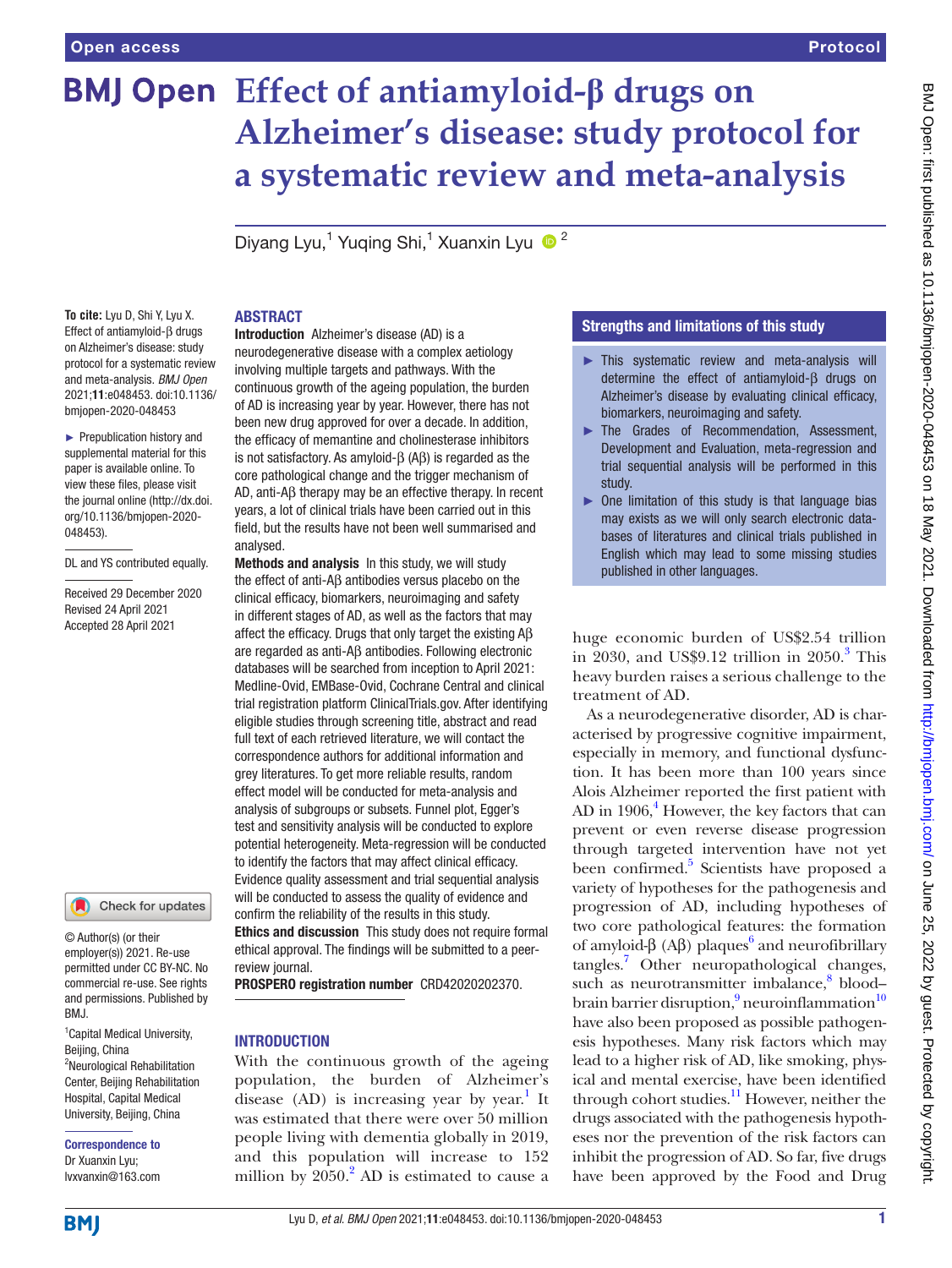#### Open access

Administration for the treatment of AD: one N-methyl-Daspartic acid receptor antagonist (memantine) and four cholinesterase inhibitors (donepezil, galantamine, rivastigmine and tacrine). Though they have been approved for AD treatment for decades, their benefit is unsatisfactory.<sup>[12](#page-5-11)</sup> Since 2003, no new drugs have ever been approved with exact benefit for AD. Hundreds of pharmacological agents have been put into basic and clinical studies, but none of them achieved success until now.<sup>5</sup>

Aβ is considered as the core pathological feature of AD since it was identified in 1984.<sup>[6](#page-5-5)</sup> The diagnostic criteria of AD have been constantly changing, but Aβ is always one of the core criteria.<sup>13</sup> <sup>14</sup> Though some cases have suggested that neurofibrillary tangles of hyperphosphorylated tau may play a more important role in the progression of AD,<sup>15</sup> A $\beta$  is still recognised as the trigger mechanism.<sup>[16](#page-5-14)</sup> Thus, the number of anti-Aβ drugs and related studies is still the largest.<sup>5</sup> Scientists have designed drugs targeting the different stages of Aβ metabolism and put them into basic research and clinical trials, including immunotherapies, antiaggregation agents, agents increasing clearance and anti-secretase agents.<sup>[5](#page-5-4)</sup> However, most of the previous clinical trials reported that anti-Aβ drugs could not improve cognitive function of AD patients significantly, while Aβ deposition was reduced.<sup>17-19</sup> This result may indicate that anti- $\Delta\beta$  therapy is ineffective, but it may also be related to the insufficient sample size, the stage of AD, the treatment duration, the administration of the drug, the insufficient dosage.

Among all kinds of anti-Aβ drugs, antibodies targeting the existed  $\Delta \beta$  is mostly studied. In this systematic review, drugs targeting the existed Aβ, which include Aβ monoclonal antibodies, metal protein-attenuating compounds, etc will be regarded as 'Aβ antibodies'. Previous systematic review has also summarised this field in this way. $20$ Since 2003, antibodies against Aβ have shown the potential to slow cognitive decline among patients with  $AD<sup>21</sup>$ . Although the results of clinical trials in the following years mostly indicated that this direction might be hopeless, the report from Biogen and Eisai on the efficacy of aducanumab's positive results in 2019 aroused people's confidence again. Therefore, it is necessary to conduct a systematic review and meta-analysis to summarise the clinical effect of this kind of therapy, reveal the key factors that may affect the efficacy, and provide possible directions for further clinical trials and clinical practice. Previous systematic reviews were either out of date and insufficient in included literature $22$  or biased from including clinical trials with different drug types. $^{23}$  What's more, none of them has conducted a meta-regression to analyse the possible key factors that may affect the results[.23](#page-5-19) A new, comprehensive and in-depth systematic review is necessary.

#### **Objectives**

We are conducting this systematic review and metaanalysis to determine the clinical efficacy on cognitive function, changes of biomarkers and neuroimaging, and

safety of anti-Aβ antibodies versus placebo. Furthermore, we will also identify the potential key factors that may affect the efficacy by using meta-regression, and confirm the reliability of the results by using trial sequential analysis (TSA).

# METHODS AND ANALYSIS Study guidelines and registration

This protocol for the systematic review and meta-analysis follows the guidelines of Preferred Reporting Items for Systematic Reviews and Meta-analyses (PRISMA) protocol  $(PRISMA-P)<sup>24</sup>$  $(PRISMA-P)<sup>24</sup>$  $(PRISMA-P)<sup>24</sup>$  statement. The systematic review and meta-analysis will be conducted following the Cochrane Handbook $^{25}$  and reported following the PRISMA statement. $^{26}$  We plan to conduct this study from April 2021 to December 2021. Amendments to PROSPERO registration information are listed as [online supplemental table](https://dx.doi.org/10.1136/bmjopen-2020-048453)  [1](https://dx.doi.org/10.1136/bmjopen-2020-048453).

# Search strategy

We will search the following electronic databases from inception to April 2021 for published literatures: Medline-Ovid, EMBase-Ovid and Cochrane Central. Additional studies will be searched through ClinicalTrials registration platform for missing studies and unpublished or ongoing clinical trials. We will also check the reference lists of each literature that enters the full text screening and each review article in this field. After data extraction, we will ask the corresponding authors of the included literatures for more grey literature to avoid potential missing. The search strategy for EMBase-Ovid is presented as [table](#page-2-0) 1.

# Eligibility criteria

Studies will be included in the systematic review and metaanalysis following the below criteria: (1) Patients: The patients enrolled in the original clinical trials should be diagnosed with AD according to a clearly reported diagnostic criteria. All stages of AD will be accepted as long as there are clear descriptions in the literatures. Demographic indicators, including gender, age, education level, combined medication and so on, are not restricted in this systematic review.

- 1. Intervention: The intervention in the experimental group should be Aβ antibodies, including Aβ monoclonal antibodies, that target Aβ but not any other pathological products of AD. Thus, drugs such as immunoglobulin will be excluded. There are no restrictions on the drug administration, treatment period and dosage.
- 2. Control: In each original study, the control group and the experimental group should have comparable baseline demographic characteristics. Subjects should receive placebo only, with the same administration way and frequency as experimental group. The placebo can be normal saline or other compounds, but must be described clearly.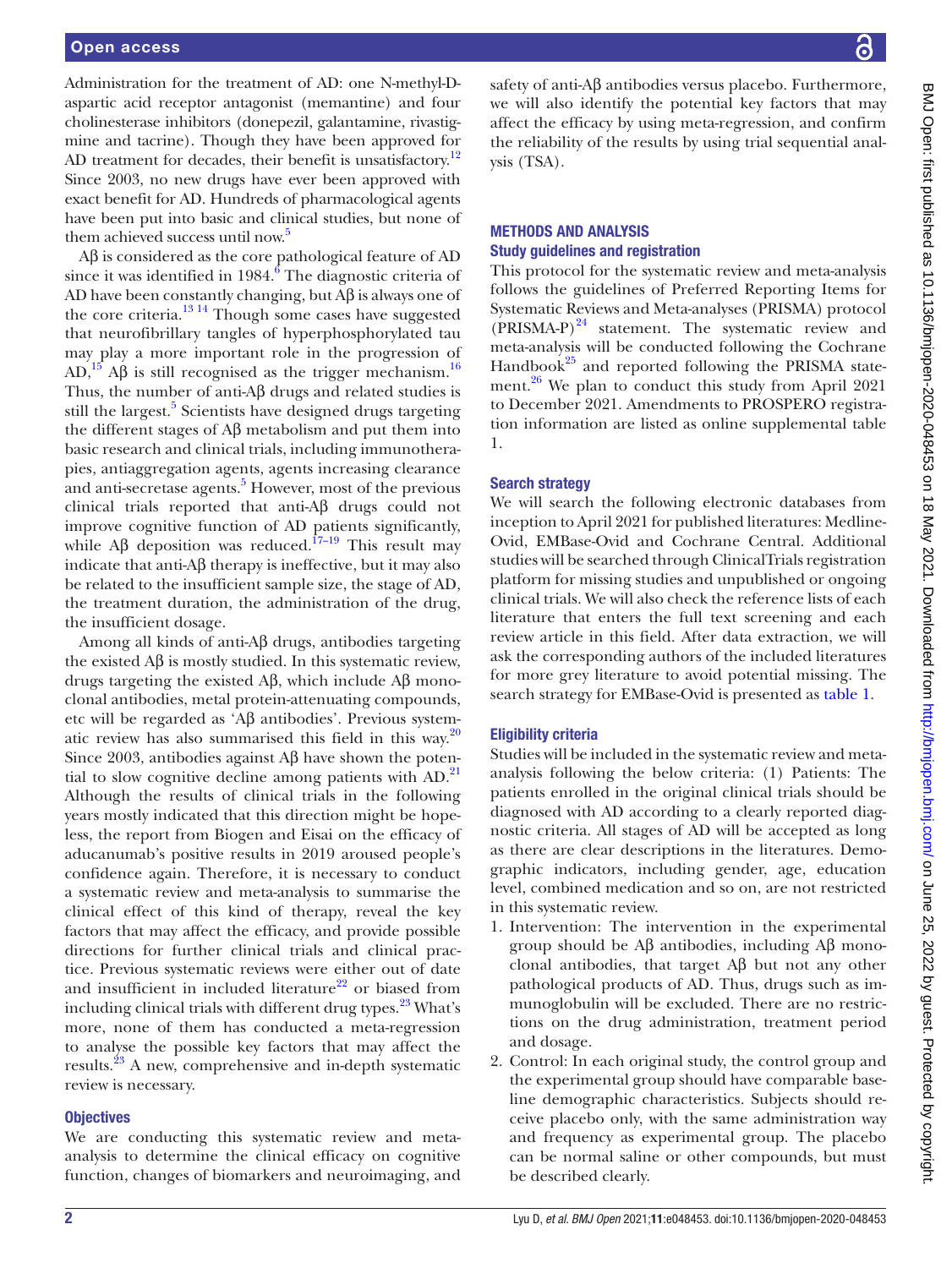<span id="page-2-0"></span>

| Table 1       | Search strategy for EMBase-Ovid                                                                                                                                            |  |
|---------------|----------------------------------------------------------------------------------------------------------------------------------------------------------------------------|--|
| <b>Search</b> | Query                                                                                                                                                                      |  |
| #1            | exp dementia/                                                                                                                                                              |  |
| #2            | exp alzheimer disease/                                                                                                                                                     |  |
| #3            | (alzheimer* or dement* or AD).<br>ti,ab, kw.                                                                                                                               |  |
| #4            | ((cognit* or memory or cerebr* or<br>mental*) adj3 (declin* or impair* or<br>los* or deteriorate* or degenerate* or<br>complain* or disturb* or disorder*)).<br>ti,ab, kw. |  |
| #5            | (forgetful* or confused or confusion).<br>ti,ab, kw.                                                                                                                       |  |
| #6            | #1 or #2 or #3 or #4 or #5                                                                                                                                                 |  |
| #7            | (abeta* or ab42 or ab40 or 'amyloid-<br>beta*' or 'beta-amyloid*' or 'a?42' or<br>'a?40' or 'a beta').ti,ab,kw.                                                            |  |
| #8            | (anti-ab* or anti-amyloid*).ti,ab, kw.                                                                                                                                     |  |
| #9            | #7 or #8                                                                                                                                                                   |  |
| #10           | exp randomized controlled trial/                                                                                                                                           |  |
| #11           | (clinical and trial*).ti, ab.kw                                                                                                                                            |  |
| #12           | exp clinical trial/                                                                                                                                                        |  |
| #13           | random*.ti,ab,kw.                                                                                                                                                          |  |
| #14           | ('drug therapy' or 'therapeutic use' or<br>placebo).ti,ab, kw.                                                                                                             |  |
| #15           | #10 or #11 or #12 or #13 or #14                                                                                                                                            |  |
| #16           | #6 and #9 and #15                                                                                                                                                          |  |
| #17           | (animals not (humans and animals)).<br>sh                                                                                                                                  |  |
| #18           | #16 not #17                                                                                                                                                                |  |

- 3. Outcomes: The primary outcomes will be Alzheimer's Disease Assessment Scale-Cognitive section<sup>27</sup> and Clinical Dementia Rating-Sum of boxes $^{28}$  to evaluate the clinical effect on cognitive function. Other scales on cognitive function including Mini-Mental State Examination  $(MMSE)^{29}$  will be regarded as secondary outcomes. Biomarkers changes (Aβ and tau in plasma or cerebrospinal fluid, etc), neuroimaging changes (standard uptake value ratio measured by positron emission tomography and brain volume measured by MRI, etc), safety indexes (adverse events, death and amyloidrelated imaging abnormalities, etc) will also be included as secondary outcomes.
- 4. Study design: Only randomised controlled trials (RCTs) will be included. Non-RCTs, quasi-RCTs and any other types of studies will be excluded. Studies with 'RCT' in the title but not in practice will also be excluded after verification.

# Study selection

Two independent reviewers (DL and YS) will screen the titles and abstracts of hit literatures from each electronic database after removing duplications with EndNote X9



<span id="page-2-1"></span>review and meta-analysis. PRISMA, Preferred Reporting Items for Systematic Reviews and Meta-Analyses.

software. They will exclude literatures that are obviously inconsistent with the established criteria individually. After that, they will read the full text of the existing literatures and further exclude those that do not meet the criteria and record the reasons for each exclusion individually. An independent reviewer (XL) will solve the disagreement between the two reviewers when screening and selecting literatures according to the criteria. Any disagreement will be recorded with detailed reason as well. Details of the entire selection procedure will be presented as a PRISMA flow diagram [\(figure](#page-2-1) 1).

# Data extraction

Two independent reviewers (DL and YS) will extract the required information and data individually with Microsoft Excel software. Required information includes demographic data, disease stage and treatment at baseline, diagnostic criteria and inclusion/exclusion criteria, primary and secondary outcome indicators, drugs used, usage and dosage, etc. Information about study design will also be recorded for the next step quality assessment. Result data will be recorded as mean±SD and group number for continuous variable, and group number with percentage for discrete variable. The above data will be verified by comparing the records of the two reviewers. All missing information and missing data will be obtained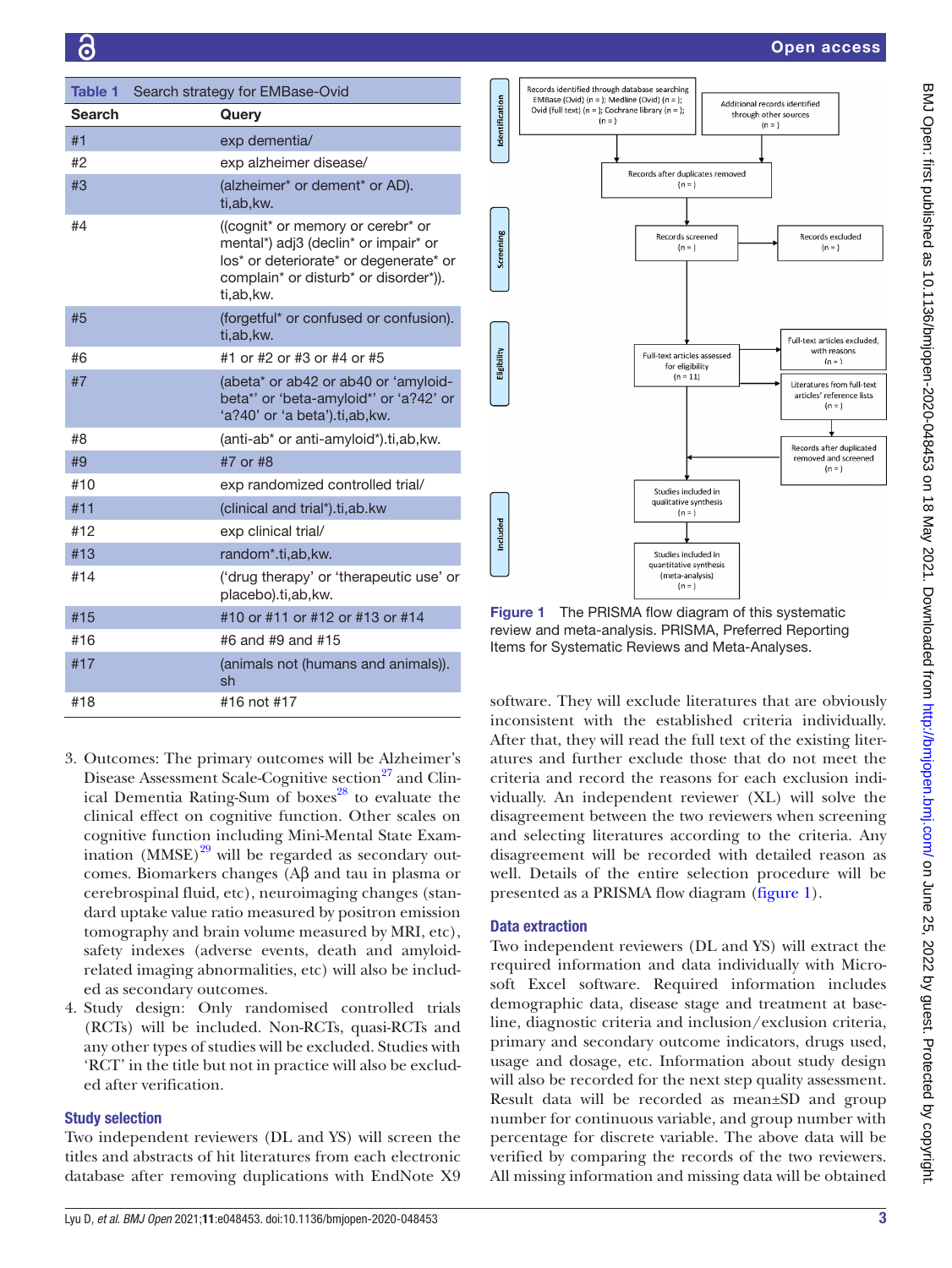| !<br>しこさ くてくこ こくこくしき                                                                                           |
|----------------------------------------------------------------------------------------------------------------|
|                                                                                                                |
| ì                                                                                                              |
|                                                                                                                |
|                                                                                                                |
| $\overline{ }$                                                                                                 |
|                                                                                                                |
|                                                                                                                |
|                                                                                                                |
| 1つ 1 1 2のデ mis 2.5<br>1                                                                                        |
| ווטווסט בין באמצעון ומספר באון אין האט אין באמצע באמצע האט היי באמצע האט היי היי האט היי היי האט היי היי האט ה |
| . ころころ ころ d l F r y i _ 、                                                                                      |
|                                                                                                                |
|                                                                                                                |
|                                                                                                                |
| <b>IS NON SON</b>                                                                                              |
|                                                                                                                |
|                                                                                                                |
|                                                                                                                |
| $\frac{1}{2}$                                                                                                  |
|                                                                                                                |
| ьd from http://bmiopen.tr                                                                                      |
|                                                                                                                |
|                                                                                                                |
|                                                                                                                |
|                                                                                                                |
|                                                                                                                |
|                                                                                                                |
| i                                                                                                              |
| ミニン けいしょう                                                                                                      |
|                                                                                                                |
| l                                                                                                              |
|                                                                                                                |
|                                                                                                                |
|                                                                                                                |
|                                                                                                                |
|                                                                                                                |
|                                                                                                                |

<span id="page-3-0"></span>

| <b>Table 2</b> Data and information extraction schedule |                                                                                                                                                                                                                                             |  |
|---------------------------------------------------------|---------------------------------------------------------------------------------------------------------------------------------------------------------------------------------------------------------------------------------------------|--|
| <b>Subject</b>                                          | <b>Content</b>                                                                                                                                                                                                                              |  |
| <b>Publication</b><br>information                       | Name of the first author and corrrespondence author, contact email, publish year, country, corporate<br>sponsorship, percentage of authors from sponsoring company.                                                                         |  |
| Participant                                             | Source, sample size, age, sex, height and weight or body mass index, education, human race, diagnose<br>criteria, stage of disease, time since first symptom and since first diagnose, family history, inclusion and<br>exclusion criteria. |  |
| Intervention                                            | Drug name, administration, dosage and usage, frequency of the treatment and the total course.                                                                                                                                               |  |
| Control                                                 | Choice of placebo, administration, dosage and usage, frequency of the treatment and the total course.                                                                                                                                       |  |
| Outcome                                                 | Primary and secondary outcome measurements and each assessment time points, cognitive or<br>biomarker endpoints, adverse events and the detailed information (eg, means with SD or counts with<br>percentages).                             |  |
| Study design                                            | Clinical trial phase, study duration, treatment and follow-up course, study sites, the application of<br>randomisation and blinding, Description about statistical analysis, sample zise calculation.                                       |  |
| Other information                                       | Attendance rate, reasons for withdrawing, combined treatment of AD, no of antibody responders.                                                                                                                                              |  |

AD, Alzheimer's disease.

by email from the corresponding authors of the literatures when necessary. Detailed list of information and data to be extracted is presented as [table](#page-3-0) 2.

#### Quality assessment

We will assess the methodological quality of eligible studies with risk of bias tool V.2 (RoB2), which is the revised Cochrane RoB tool for randomised trials. $30$  For this tool is still not available in the latest RevMan V.5.4.1 software, we will use the version based on Excel which is officially released by Cochrane Collaboration. What's more, RoB2 tool presents only five domains of  $RoB^{30}$  $RoB^{30}$  $RoB^{30}$  while RoB tool presents seven domains.<sup>31</sup> Thus, we will also provide the assessment conducted with RoB tool as supplementary material. We will assess the following aspects with the guidance of Cochrane Handbook $25$ : randomisation, allocation, blinding, data collection and statistical analysis, outcome reporting. For missing information, we will send email to the correspondence authors. In order to further verify the reliability of the information from original literatures, we will obtain their registration information from the clinical trial registration platform if available, and compare it with the information reported in the literature, and significant inconsistency will be considered to be 'high RoB'. For those launched after September 2005 and not registered, $32$  any missing information will be considered to be 'high RoB'.

# Qualitative and quantitative synthesis Qualitative synthesis

First of all, we will make a summary table to present the characteristics of all the included studies, including the year of publication, demographic characteristics of their included subjects, clinical trial phase, study design, outcome indicators, etc. Then, we will describe and summarise the results and study designs of studies included in each outcome to make a general summary.

# Quantitative synthesis

After that, we will conduct a quantitative analysis for each outcome. Outcomes with complete data will be quantitatively synthesised with RevMan V.5.4.1. For continuous variables, mean difference or standard mean difference will be calculated with 95% CI; for dichotomous variables, such as adverse event or death, we will calculate risk ratio or OR with  $95\%$  CI. We will calculate  $I^2$  to test heterogeneity for each pooled result. Considering that  $I^2$ can only reflect bias from pooled data, and methodological bias may be difficult to detect, we will apply random effect model for all comparisons to obtain more conservative and reliable results regardless of the value of  $I^2$ . Certainly, we will apply analysis of subgroups or subsets and meta-regression to identify potential factors that may lead to a huge heterogeneity, or a high value of  $I^2$ . For those pooled estimations with a  $I^2$  value more than 90%, and the heterogeneity is unable to be explained with the results of analysis of subgroups or subsets or metaregression, we will present forest plots without pooled estimation.

#### Analysis of subgroups or subsets

We will further analyse and explain the results with analysis of subgroups or subsets. Data from different phase of clinical trials (eg, phase Ⅰ or phase Ⅱ/Ⅲ), different administration (eg, intravenous infusion or oral administration), different AD stages (mild, moderate or severe AD), etc, will be analysed separately.

#### Sensitivity analysis

After analysis of subgroups or subsets, we will conduct a sensitivity analysis by excluding studies one by one to observe whether the pooled estimations are stable or not. Significant changes may indicate significant heterogeneity among studies. Sometimes, such heterogeneity may exist among studies with different sample sizes.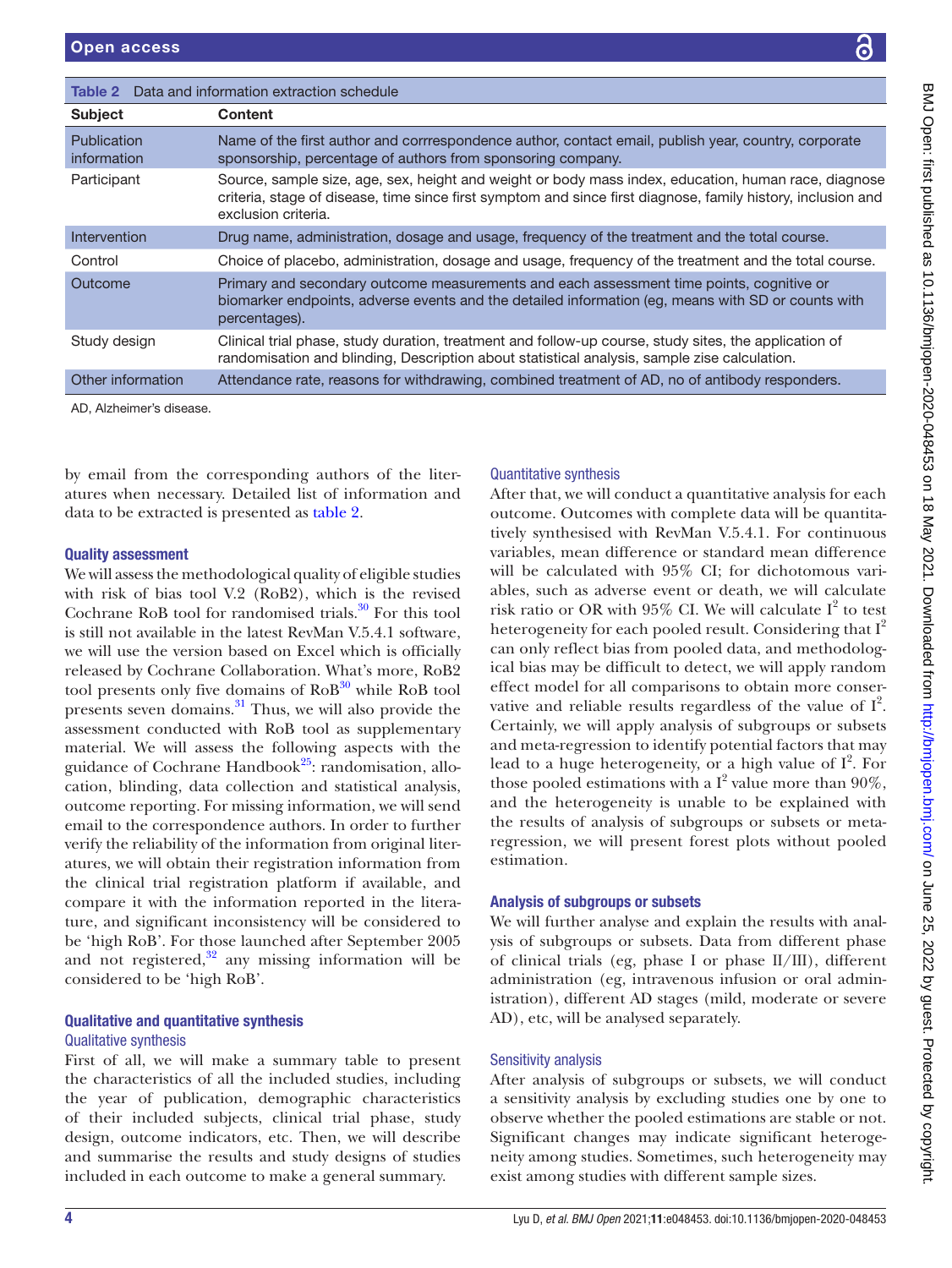# Assessment of publication bias

We will apply funnel plot to detect potential reporting bias while no less than 10 original studies are pooled in a meta-analysis.[33](#page-5-29) For continuous variables, we will also apply Egger's test for funnel plot asymmetry. We will analyse the possible reason and give interpretation for possible publication bias.

#### Meta-regression

To identify potential factors that may affect the efficacy, we will perform a meta-regression. In this step, following factors will be selected: age, AD stage, APOE genotype, baseline MMSE score, the application of other therapeutic drugs, dosage and administration, etc. We will perform meta-regression using the 'metafor' and 'meta' package in R V.4.0.3. $^{34}$  For missing values, we will contact the correspondence authors by email. If missing values are unavailable, we will remove regression factors or original studies with too many missing values. For those regression factors or original studies with less than 10% missing values, we will apply multiple imputation to deal with them with 'mice' package in R V.4.0.3.

#### Trial sequential analysis

TSA is a method to reduce the risk of false-positive by taking into account multiple statistical test correction.<sup>35 36</sup> With this method, we will calculate the required sample size and information size for each outcome with TSA 0.9.5.10 Beta software. For continuous variables, we will use the observed SD, a mean difference of the observed SD/2, an alpha of 0.025 for primary outcomes, an alpha of 0.05 for secondary outcomes, and a beta of 0.10. For dichotomous variables, we will estimate the required information size based on the observed proportion of subjects with an event in the control group, a relative risk reduction of 0.25, an alpha of 0.05 for secondary outcomes and a beta of 0.10.

# Evidence grade evaluation

We will apply GRADEpro V.3.6.0 software to evaluate the quality of each outcome's evidence grade. Following the Grading of Recommendations Assessment, Development and Evaluation (GRADE) recommendation, $37$  as this systematic review only includes RCTs, we will conduct the GRADE assessment with below items: reasons to decrease quality of evidence including limitations in study design, inconsistency, indirectness, imprecision, publication bias and reasons to increase quality of evidence including large effect, plausible confounding would change the effect, dose–response relationship. In the end, we will present a 'Summary of Findings' table to report the quality of each outcome's evidence grade.

#### Ethics and dissemination

This study does not require formal ethical approval. The findings will be submitted for publication in a peer-review journal.

#### Patient and public involvement

As this is a protocol for our systematic review and metaanalysis, we will obtain public data from published literatures or from authors. Thus, patients or the public were not involved in the design, or conduct, or reporting, or dissemination plans of our research.

#### **DISCUSSION**

This systematic review will comprehensively summarise and analyse the results of previous clinical trials on  $\mathbf{A}\mathbf{\beta}$ antibodies. The specific contents are as follows: Clinical efficacy, changes in biomarkers and neuroimaging, safety, factors that may affect the results of clinical trials and verify the reliability of the above results.

Previous systematic reviews have paid attention to this field. However, their studies are insufficient. Two network meta-analyses have compared different anti-Aβ immunotherapies, with  $11^{22}$  and  $13^{38}$  original articles included respectively. To our knowledge, they have both missed some original studies, such as some phase I clinical trials. This may lead to a biased result. Another meta-analysis included both phase Ⅰ and phase Ⅱ/Ⅲ clinical trials. However, the authors merged data to perform metaanalysis regardless of the huge heterogeneity, and there was no necessary analysis or detailed discussion for the heterogeneity.<sup>39</sup> A recent systematic review and metaanalysis focused on all kinds of Anti-Aβ agents. They included studies on mild-to-moderate AD and excluded phase Ⅰ clinical trials as well. What's more, they included studies on anti-secretase agents and immunoglobulin.<sup>[23](#page-5-19)</sup> Some included drugs, like immunoglobulin and tarenflurbil, may have therapeutic effects beyond regulating Aβ, which may lead to a biased result as well. Some important studies in this field $15\frac{40}{10}$  were not included in their study, which may affect the reliability of their results. Hence, it is necessary to conduct a systematic review and meta-analysis focusing on Aβ antibodies for AD treatment.

There are some limitations about this study. We will search databases and clinical trial registration platform in English only. Although the vast majority of previous clinical trials were registered on our retrieval platform, and we will contact the correspondence authors for more information, we may still miss some valuable studies.

From this systematic review and meta-analysis, it is anticipated that our findings will help scientists and drug developers conduct more Aβ-targeted clinical trials and identify the direction of drug development for AD in the future. In a word, we will provide evidence for further clinical practice and scientific studies.

Contributors DL and XL designed this study. DL and YS developed the search strategy and the data extraction list. DL drafted the manuscript. YS and XL revised the manuscript and provided methodological perspectives. DL and YS will search and screen literatures and perform data extraction. DL will assess the quality of included studies and conduct data analyses. All authors read and approved the final manuscript.

Funding This work was supported by The Scientific Research Fund of Beijing Rehabilitation Hospital, Capital Medical University. The funders had no role in developing this protocol.